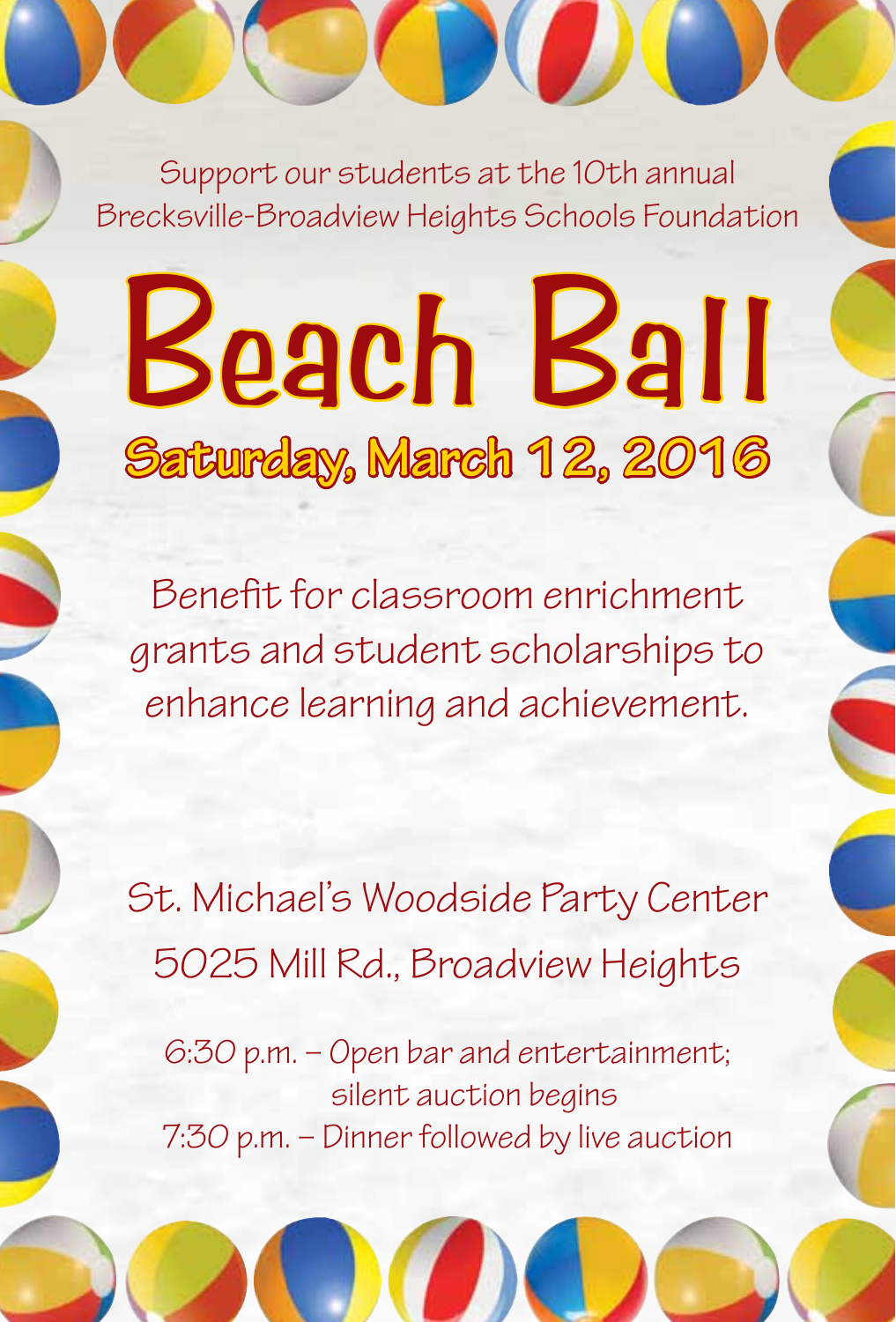Tickets: \$70/person (early bird - pay by February 14, 2016) or \$80/person (on or after February 15, 2016) Registration deadline is February 29, 2016.

Auction items and raffle prizes include Indian's Dugout Loge, Cavs Game, Golf packages, Spa packages, Ride the Firetruck, Ellicottville, NY cabin and much more!

**Register online at www.bbhsf.org or use the enclosed registration form. Registration packets will be available upon arrival at the event.**

Come celebrate with us for a great cause, to enrich the educational lives of our K-12 BBH students. Register now. Don't be left out in the cold!